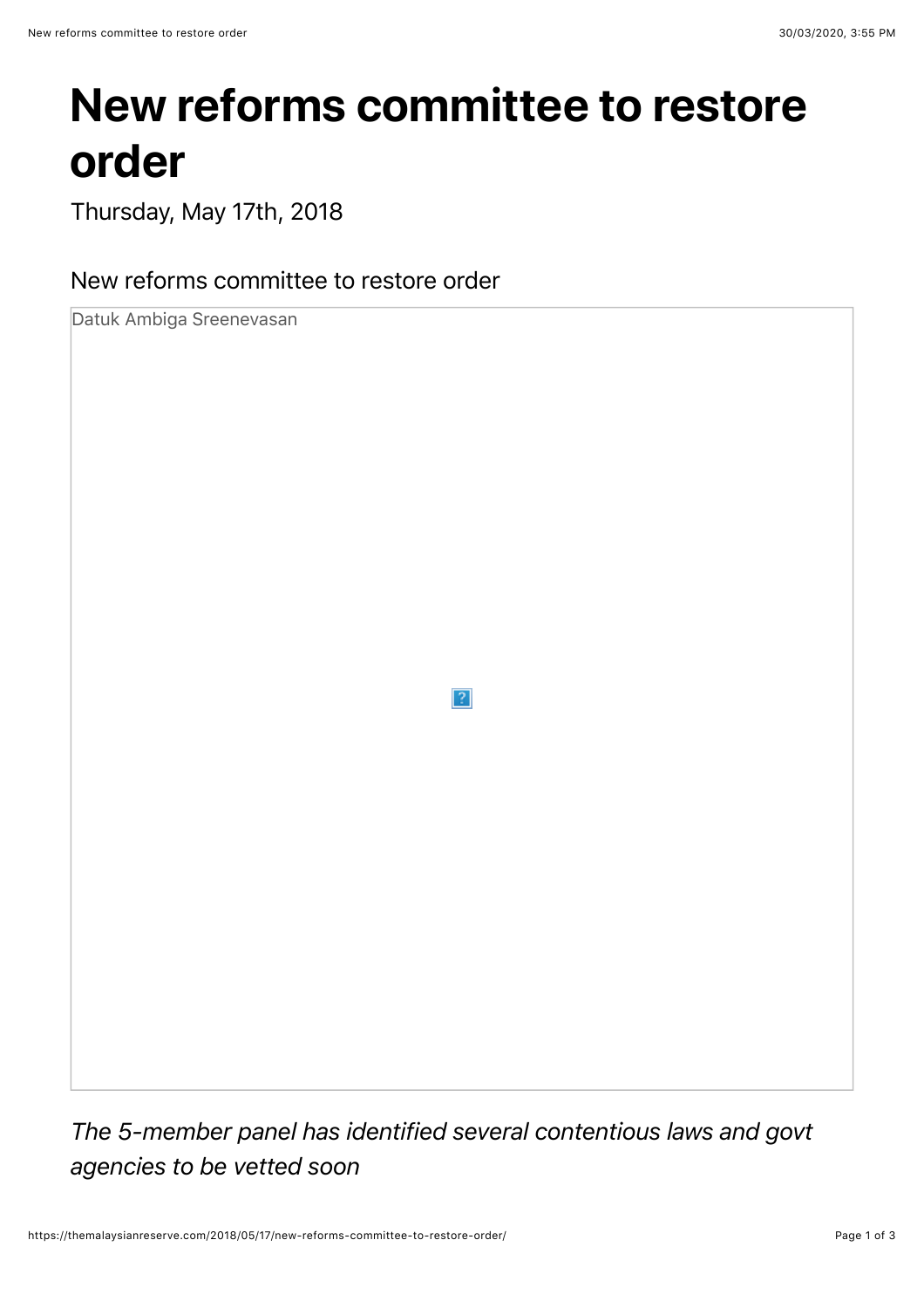## By ALIFAH ZAINUDDIN / Pic By TMR

The newly formed institutional reforms committee has been tasked to study, revise and make recommendations on a number of key legislation and institutions in the country.

The five-member panel has identified several contentious laws and government agencies to be vetted in the next two months before it makes the necessary recommendations to the Council of Eminent Persons in July.

The Human Rights Commission of Malaysia president Datuk Ambiga Sreenevasan *(picture)* said one of the priorities of the group will be to repeal some laws and amend the others which are unclear.

"We are looking at some legislation which can be repealed in total, and some which require amendments and this will include all the draconian laws. I don't have to list them all," Ambiga, who is a member of the new committee, said in Kuala Lumpur yesterday.

Among the legislation mentioned were the Anti-Fake News Act 2018, the Printing Presses and Publications Act 1984 and the Sedition Act 1948.

"We will look into all these Acts that have impaired our fundamental liberties unnecessarily," she said.

The committee has also named the Attorney General's Chambers, the Election Commission, the Malaysian Anti- Corruption Commission and the police force as institutions it will probe further into within the 60-day assessment period.

One of the early suggestions by the group is to establish a law commission to review legislation on a continuous basis.

"There are no recommendations on that yet, but we are looking at it. In